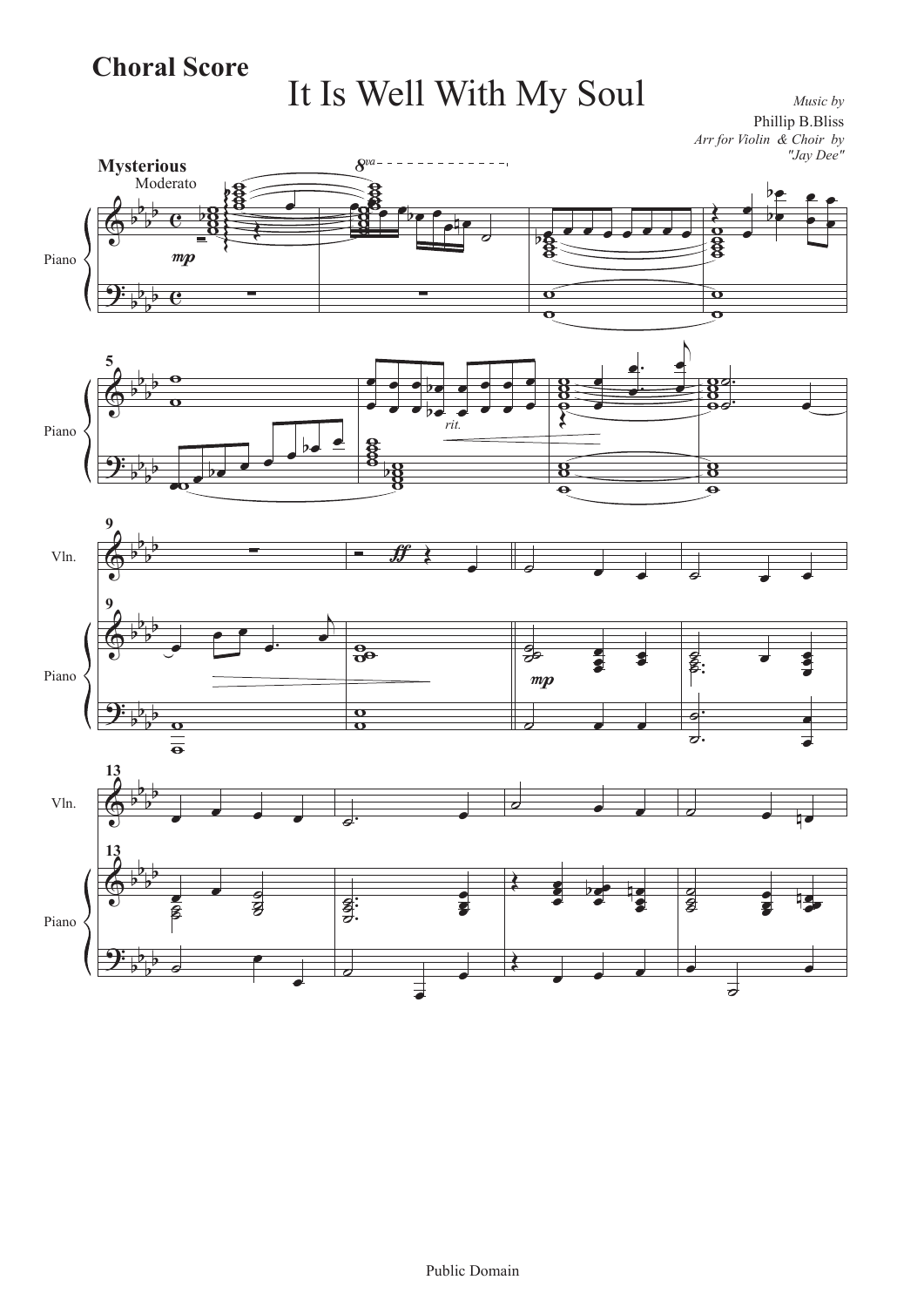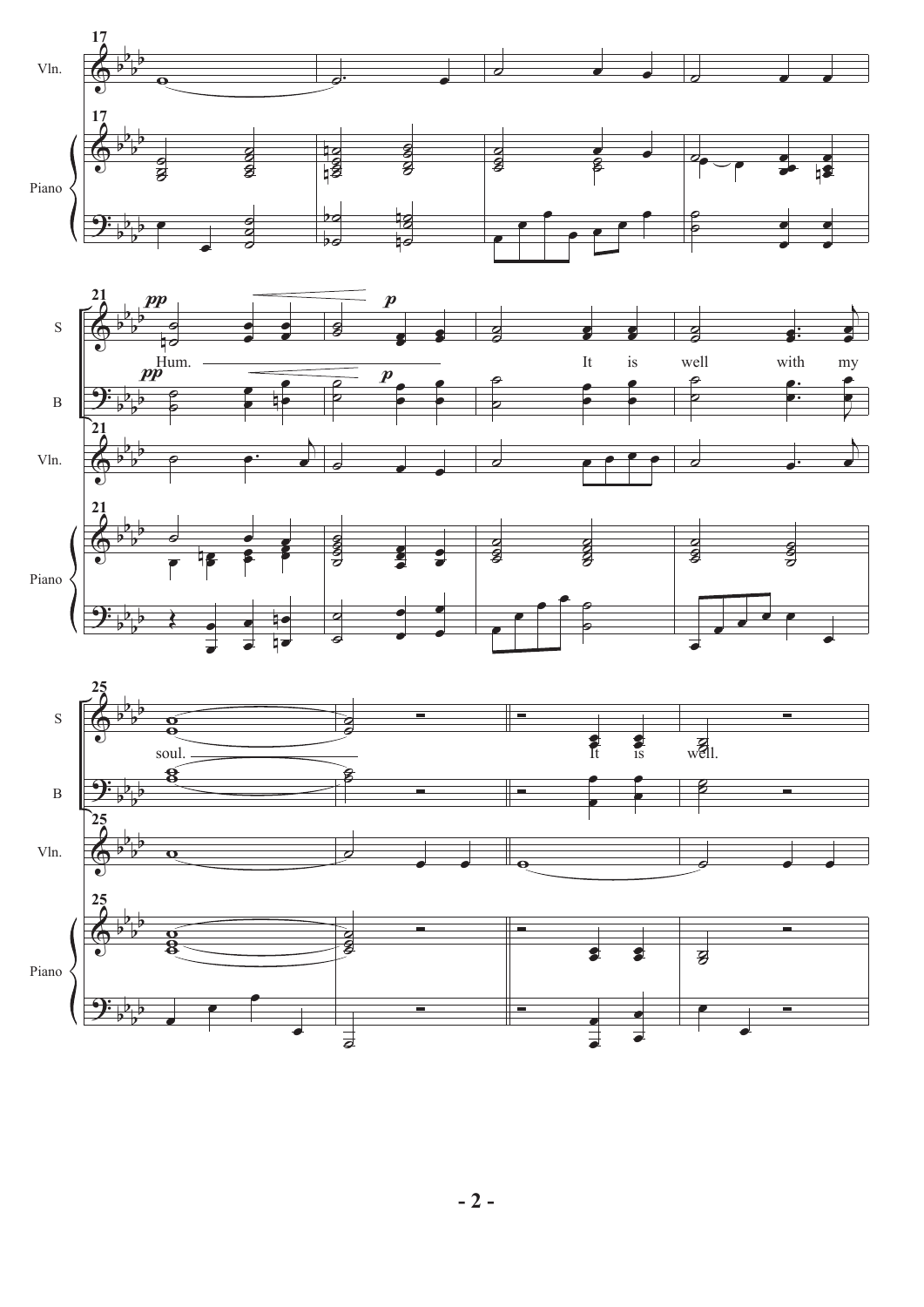

**- 3 -**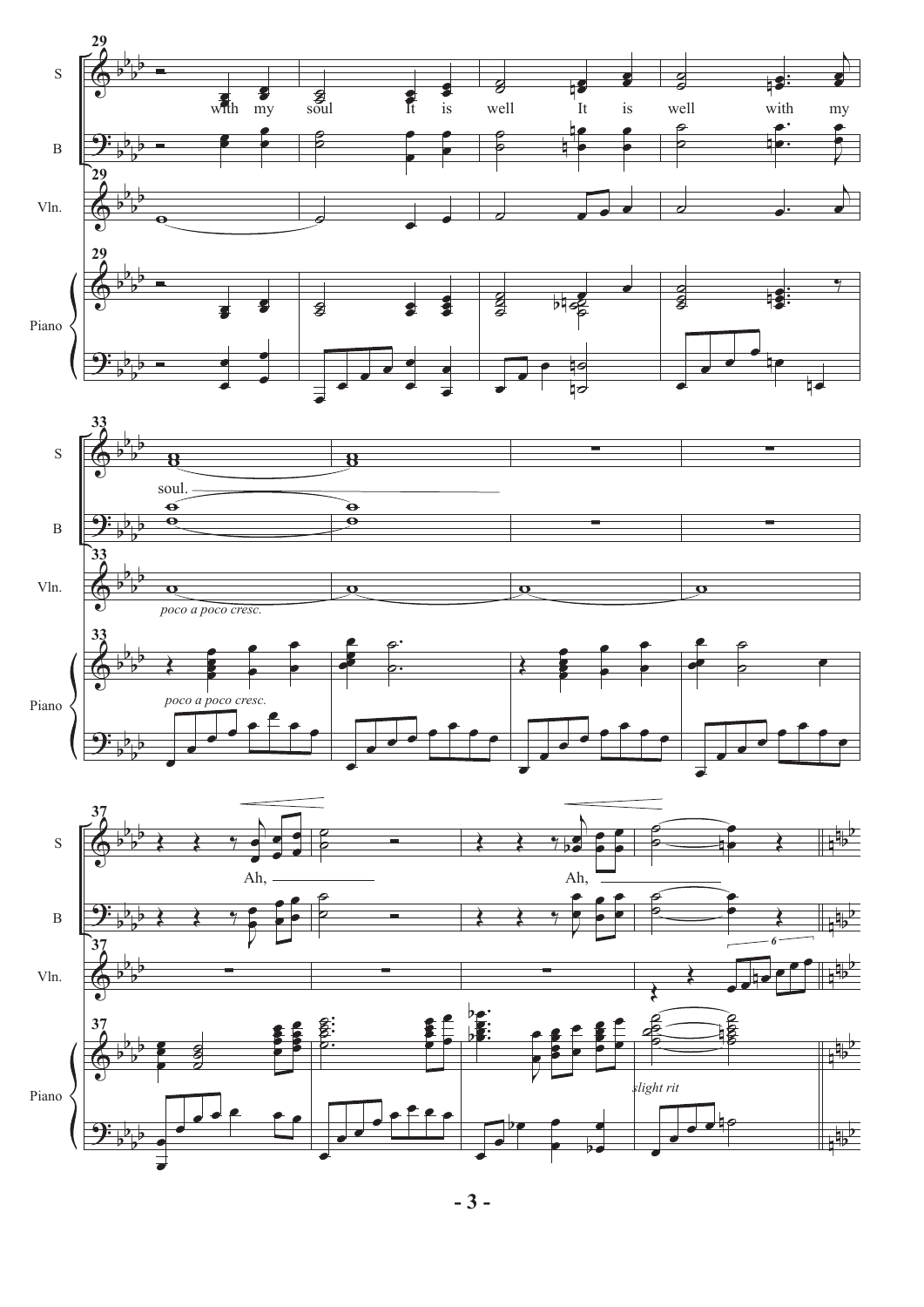



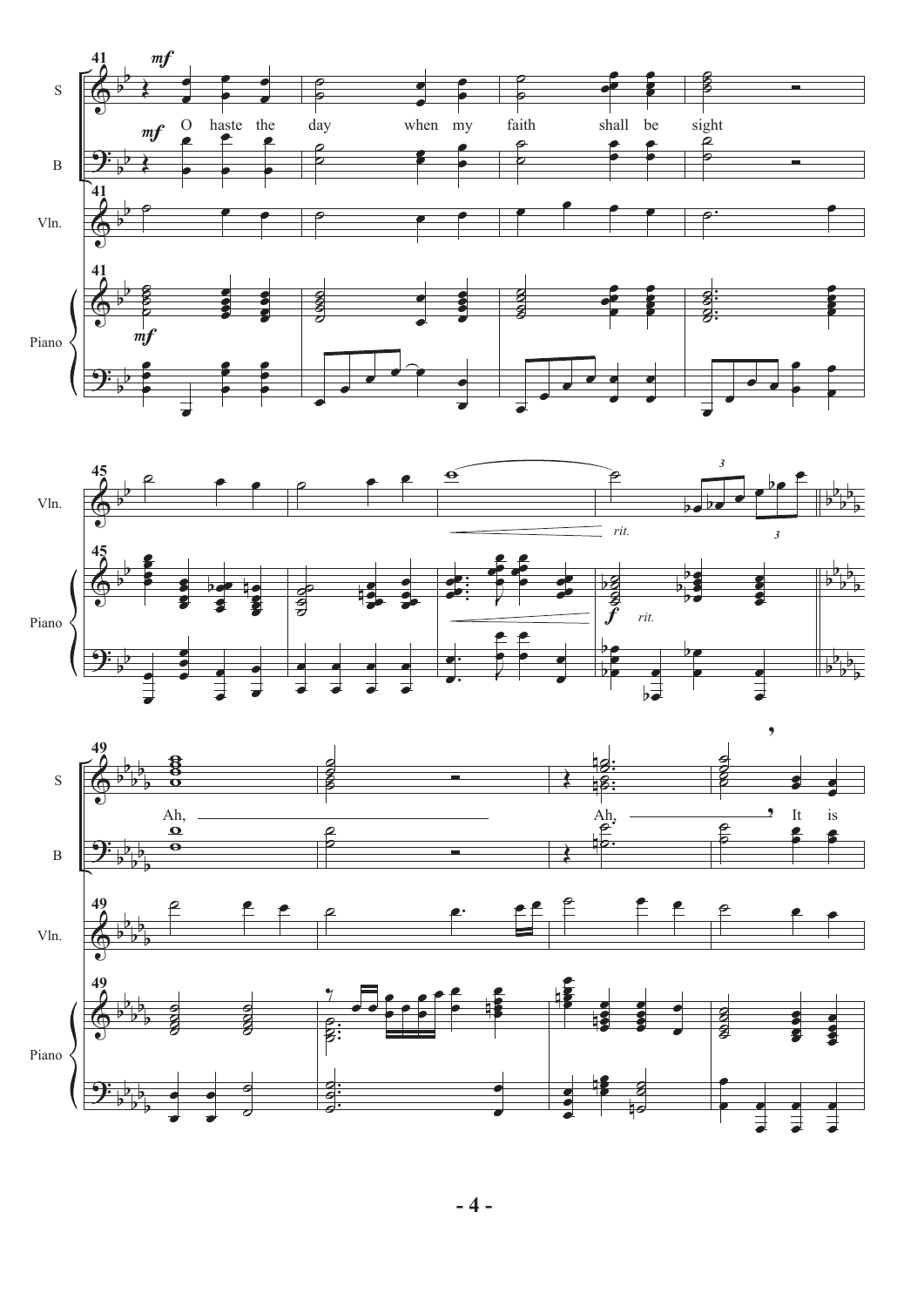

**- 5 -**